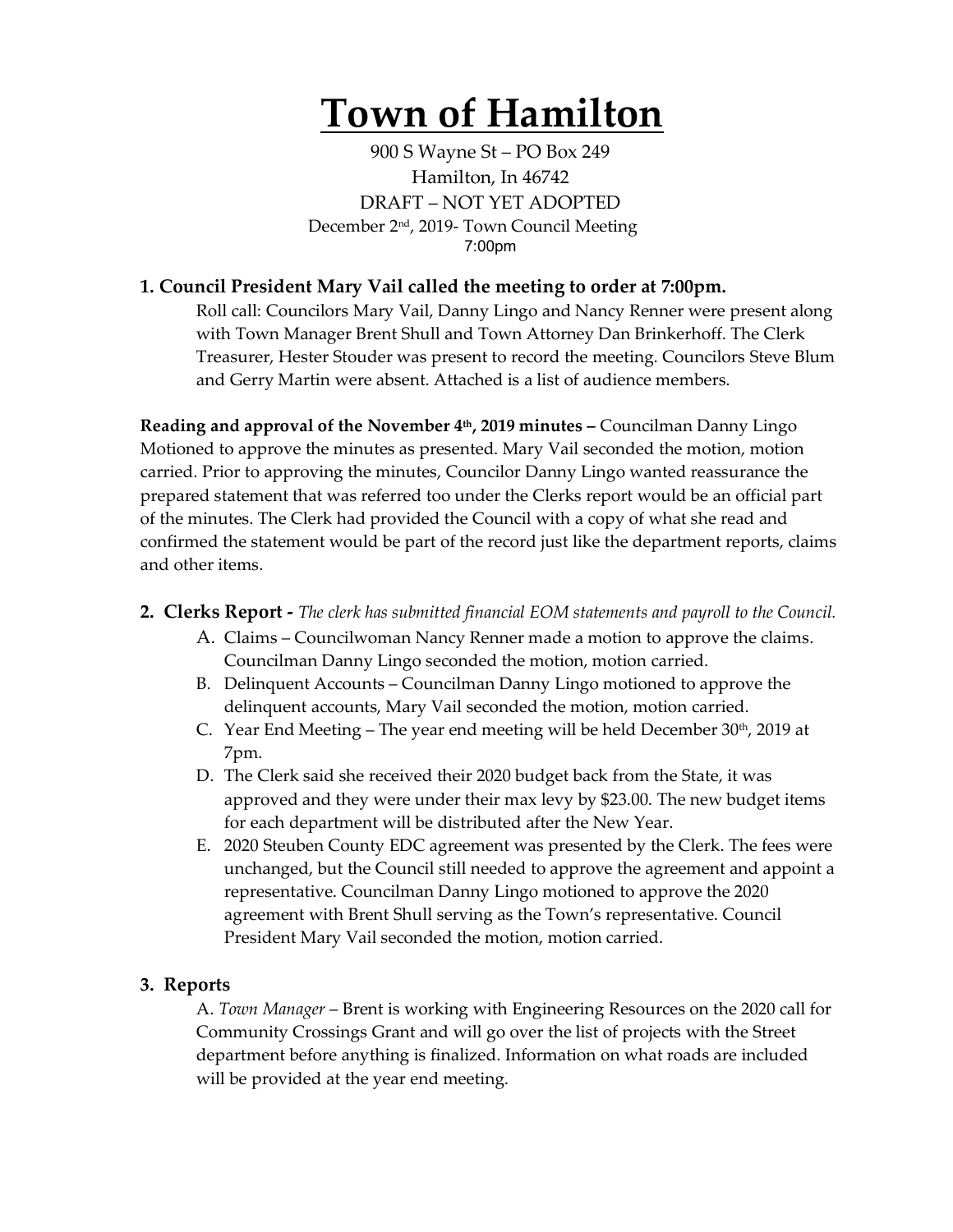Brent received one application for the Water Department Superintendent position. He would like to interview the applicant in the coming week and then wait for Brad to take his test on December  $14<sup>th</sup>$ , 2019 before the Council makes any decisions. Danny and one other Councilmember will sit in on the interview. Brent will provide an update at the year end meeting.

Scott Wilson with the Fire Department worked with Brent to have a repair made to the department's furnace. Brent would like to see a more efficient system put in the Fire Department building in 2021. This will be discussed further closer to budget time.

#### *Please see attached report*

B. Street Department – The department had a vehicle break down and were thankful for the quick response and turn around from Bill's Towing.

With the resignation of the departments part time employee, Brent said he would like to hire another part time employee in the Spring of 2020 and focus on someone who could start as part time with the end goal of becoming full time. *Please see attached report*

C**.** Police Department – The Marshals request for take home vehicles is already covered in the personnel policy without making any changes. With this being said, Officer Tom Frederick and James West will be taking vehicles home starting January 1st, 2020.

*Please see attached report.*

D**.** *Water Department* – The SCADA at the water plant will need replaced. Brad Haskins received prices from Peerless Midwest who has been an integral part of the water plant since its inception. They priced the replacement at \$14,850 with a 2-day turnaround once approved. The Council had no objections; Councilwoman Nancy Renner motioned to approve the expense with Peerless Midwest, not to exceed \$15,000. Danny Lingo seconded the motion, motion carried. *Please see attached report.* 

#### **4. Old Business –**

A. Curbing and work on Lane 221 with Highlands Association – Brent is working With Jim Meert with the Highlands Association. They are waiting on Matt Hurraw to provide curbing and drainage cost. When they have new information Brent will Bring it before the Council for further discussion.

B. Public Beach Project – ERI provided renderings of the bathroom. Brent will be Working with them to get drawings of the entire project. These new drawings Should be ready by the year end meeting on December  $30<sup>th</sup>$ , 2019. ERI is also finalizing the bid packages so they can start to advertise and solicit contractors.